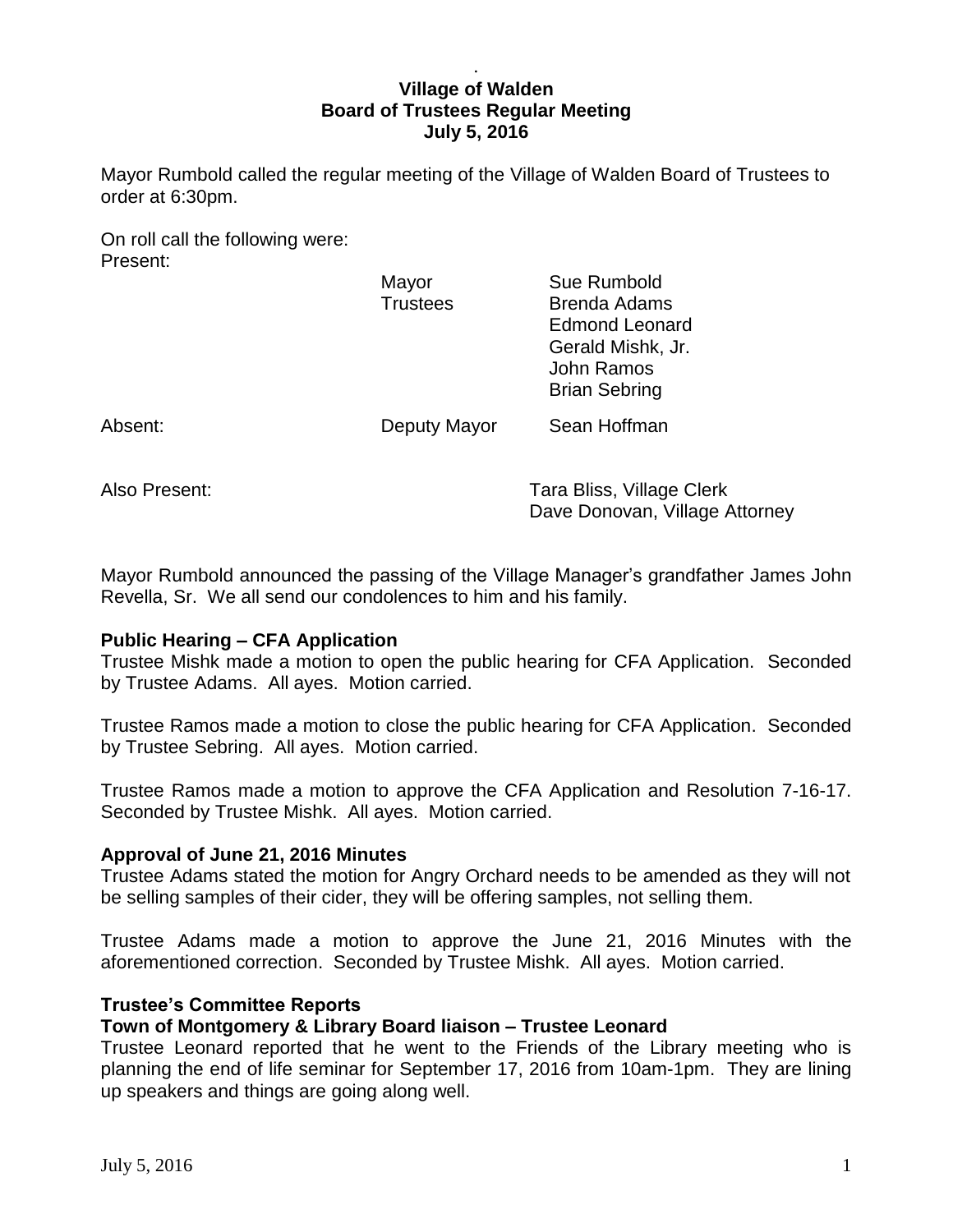# **Recreation & Parks Department and Valley Central School Board Liaison – Trustee Ramos**

.

Trustee Ramos reported that 360 kids were at summer camp today and they all had a great time and they look forward to more registrations coming. July 11<sup>th</sup> is the new school board member swearing in.

# **Planning and Zoning Boards as well as the Building Department Liaison – Deputy Mayor Hoffman**

Deputy Mayor Hoffman was absent.

## **DPW Liaison– Trustee Sebring**

Trustee Sebring reported that Fred is out due to an illness. Guys are busy sweeping and repairing catch basins. New meter installation is going forward. They are filling in holes on Main Street left by the trees removed and are almost done with that.

### **Village Offices Liaison – Trustee Adams**

Trustee Adams reported that the finance offices are preparing for the audit and Kelly should have the cash flow report soon.

## **Police Department and Justice Department Liaison – Trustee Mishk**

Trustee Mishk reported that he met with Chief and he reported that they did another survey of traffic Westwood Drive and the highest average speed was 23 MPH further proving we don't have a speeding problem over there. Chief is on vacation tomorrow until the 13th. Active Shooter training on the 30<sup>th</sup> was a scaled down version at MPB and it went well.

Mayor Rumbold read the community events into the minutes.

## **Public Comment on Business of the Board**

None.

### **Action Items**

### **Hearing Request – 65 Sherman Avenue**

Trustee Ramos made a motion to set a hearing for 65 Sherman Avenue for Tuesday, July 19, 2016 at 6:30pm or as soon thereafter as the matter could be heard. Seconded by Trustee Mishk. All ayes. Motion carried.

### **Ethics Board Appointment**

Trustee Sebring made a motion to appoint Even Panagiotopoulos to the Ethics Board with his term to expire on April 1, 2017. Seconded by Trustee Mishk. 5 ayes, 0 nays, 1 abstention (Trustee Adams). Motion carried.

# **Resolution 6-16-17 – Adding official depository**

Trustee Adams made a motion to approve Resolution 6-16-17 - Investment Policy Amendment adding the Greater Hudson Bank as an official depository. Seconded by Trustee Mishk. All ayes. Motion carried.

# **Temporary Event Sign Request – Walden Humane Society**

Trustee Adams made a motion to approve the Temporary Event Sign Request – Walden Humane Society. Seconded by Trustee Mishk. All ayes. Motion carried.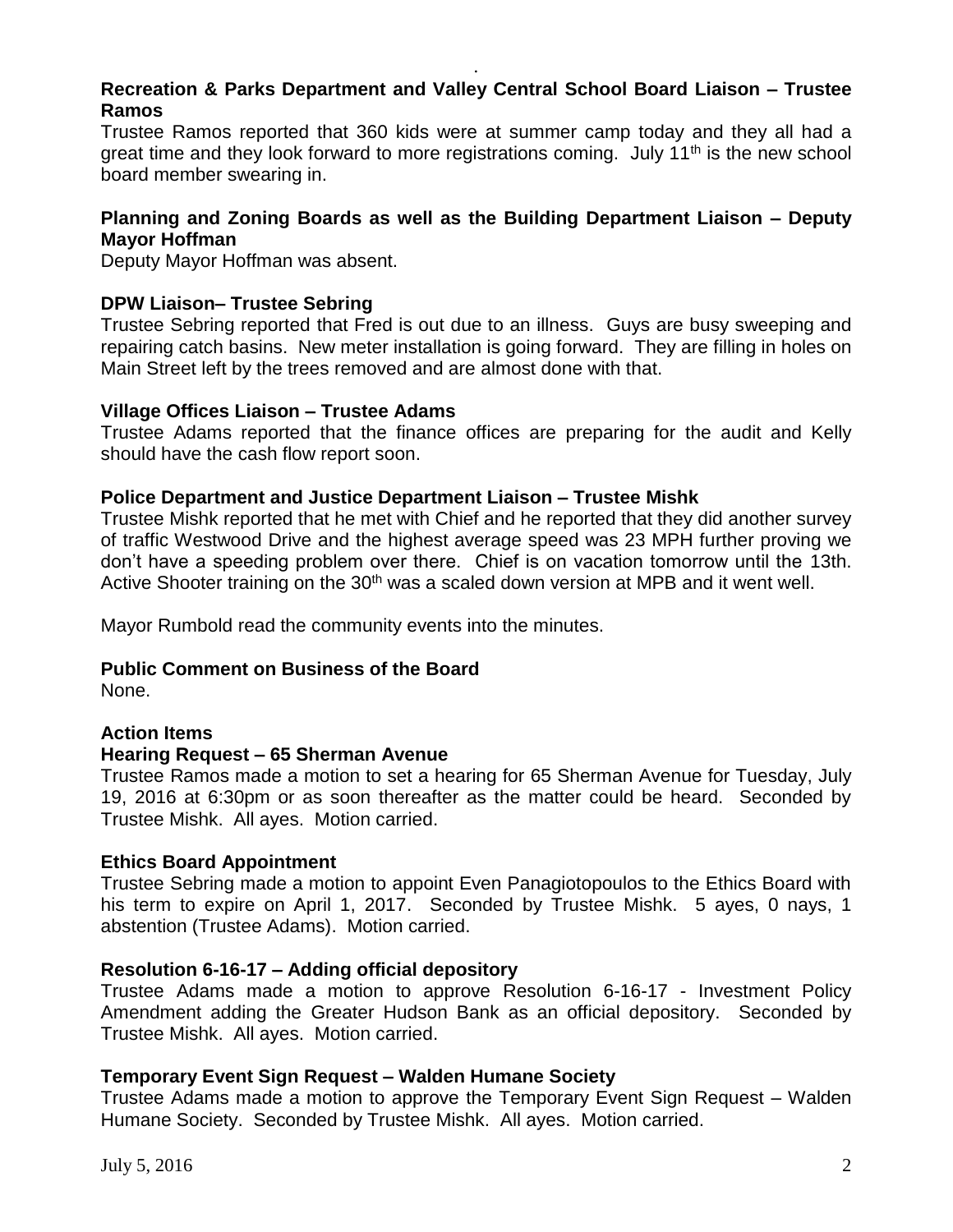### **Public Comment**

Mickey Millspaugh, 10 Jessup Street, was absolutely surprised about the boat launch dedication. He was overwhelmed and pleasantly surprised. He thanked everyone for such a great honor.

.

Mayor Rumbold stated that it was a well-deserved. It was a great event. He has a very special family to pull of such a great event in your honor.

Anita Vandermark, 76 Highland Avenue, thanked everyone for the ethics board appointment for a 1 year period of time. Thanks for the temp sign approval and they will cooperate with the Humane Society to bring it in and out in a timely fashion. She commented that the brush at the end of Highland on the Tin Brook bridge needs cutting.

Becky Pearson, 167 Walnut Street, asked if we were planning to have a tri board meeting, it would be nice just to keep everyone on all 3 boards in the loop of what is going on with each of them. She asked for a solar moratorium update. She thanked the Board for letting her speak at Mickey's park dedication. She also thanked everyone for a wonderful Flag Day ceremony.

Mary Ellen Matise, 54 Gladstone Avenue, stated that she got the applications in for the historic markers last week and it sounds very promising, they were happy with what she and Mickey submitted. She asked about the landlord registry and if it's working. She confirmed that we don't have single family houses included to it and that the Board took away the fee away.

Clerk Bliss clarified that for the first year there are fees but there are no fees for the subsequent years if no information has changed.

Mary Ellen continued that she was having an issue with a neighboring property and didn't know how to get in touch with the landlord. She called Vicki and found out she only has a P.O. Box. If you want to get in touch with the landlord how do you do it? She thought the reason for the landlord registry was so that we could reach those people. She feels that maybe we need to look at the registry and what's going on with it. We need follow up at this point.

# **Payment of the Audited Bills**

Trustee Adams made a motion to pay the audited bills. Seconded by Trustee Ramos. All ayes. Motion carried.

### **Correspondence**

None.

# **Miscellaneous Comments from the Board of Trustees**

Trustee Leonard commented enjoyed that he thoroughly enjoyed the 90<sup>th</sup> birthday party for Mickey. He was impressed with how fast they put it all together with the hard work of the Recreation & Parks Department, DPW, and the Boy scouts.

Trustee Ramos echoed Trustee Leonard's comments.

July 5, 2016  $\frac{3}{3}$ Trustee Sebring agreed there was a lot of work done in a short amount of time.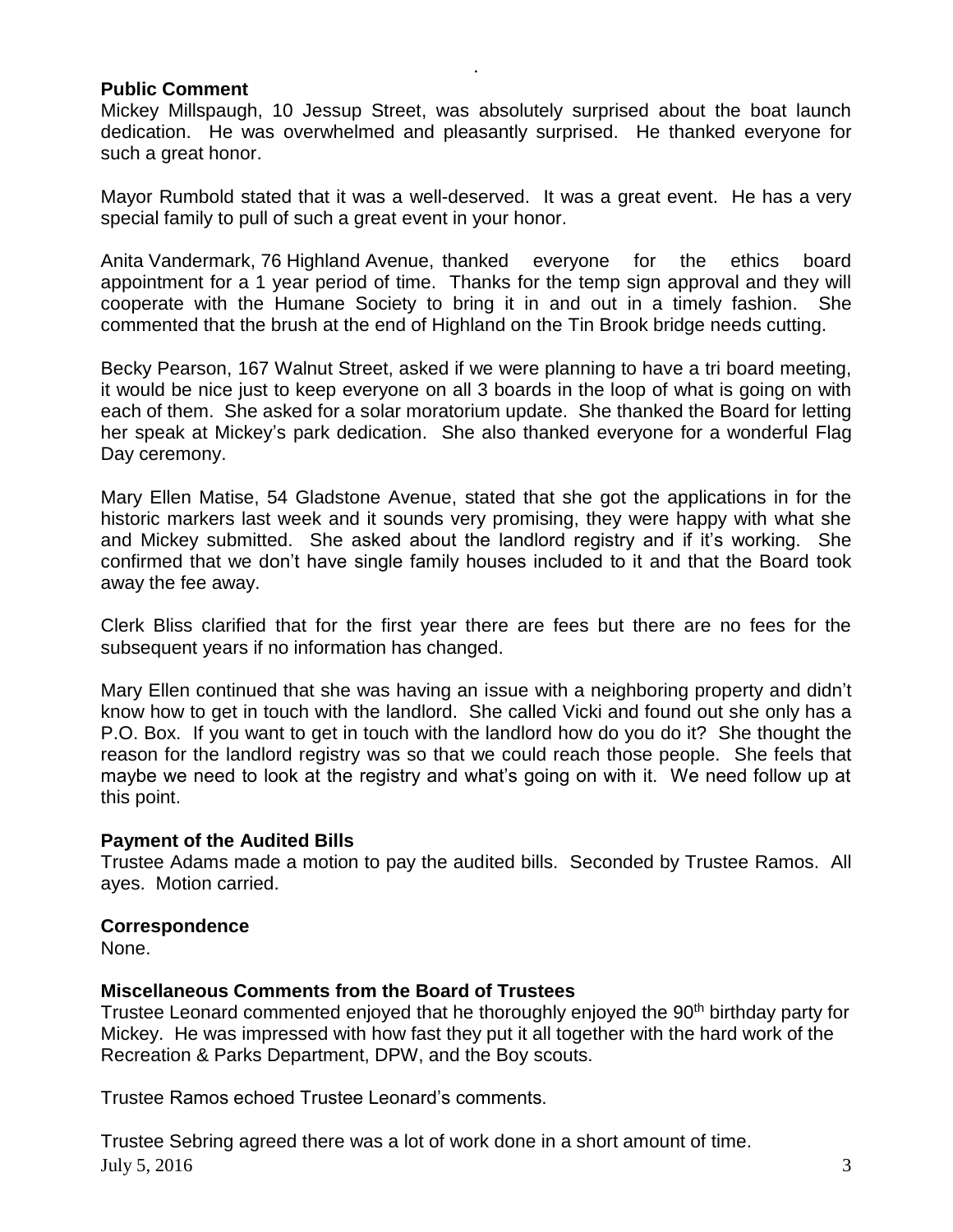Trustee Adams agreed.

Trustee Mishk stated it was his honor to be there to present the proclamation to Mickey on behalf of the Board. He commented that there are still crosswalk problems going on. He witnessed right here in the square a few boys who almost got hit. It seems to have fallen to the wayside and we need to do more. Lastly the property next to him, 67 Wait Street, has been an ongoing issue with an open hole in the ground in their back yard. It is an abandoned property and there was a buyer who initiated a tank removal but after the soil analysis came back and they found out the price they abandoned the removal and the sale fell through. No one has returned his calls or the Building Inspector's calls. It is an exposed tank covered by a few pieces of ply wood no to mention that when it rains the water just pours into the hole creating a breeding ground for mosquitos and whatnot. He is not sure what it is going to take as he can't seem to get anything done. Perhaps the new Zombie property law may help?

.

Attorney Donovan stated that he would speak to Dean to find out who the mortgage holder is and if there is anything we can do about it.

Trustee Mishk added that in Dean's last report he stated that he was instituting legal action against those that didn't comply with the Landlord registry.

Mayor Rumbold asked about the Beautification committee and when they might be meeting again to discuss what the plan is for Main Street where the trees were removed. She's had a lot of people ask her questions about it. She added that we have had correspondence with IWS about cans being let in the street again.

Clerk Bliss replied yes. Anytime anyone has an issues with the garbage company they need to call Village hall as we need to document it with locations, dates, times, and even photos so that we can do something about it. We cannot fine them without the details. Everyone in the office knows the procedures so it is not just one of us in the office that can handle these types of issues.

Attorney Donovan confirmed.

Trustee Mishk added that last week Wait Street had a lot of cans in the street as well.

# **Adjournment**

Trustee Leonard moved to adjourn. Seconded by Trustee Adams. All ayes. Meeting adjourned.